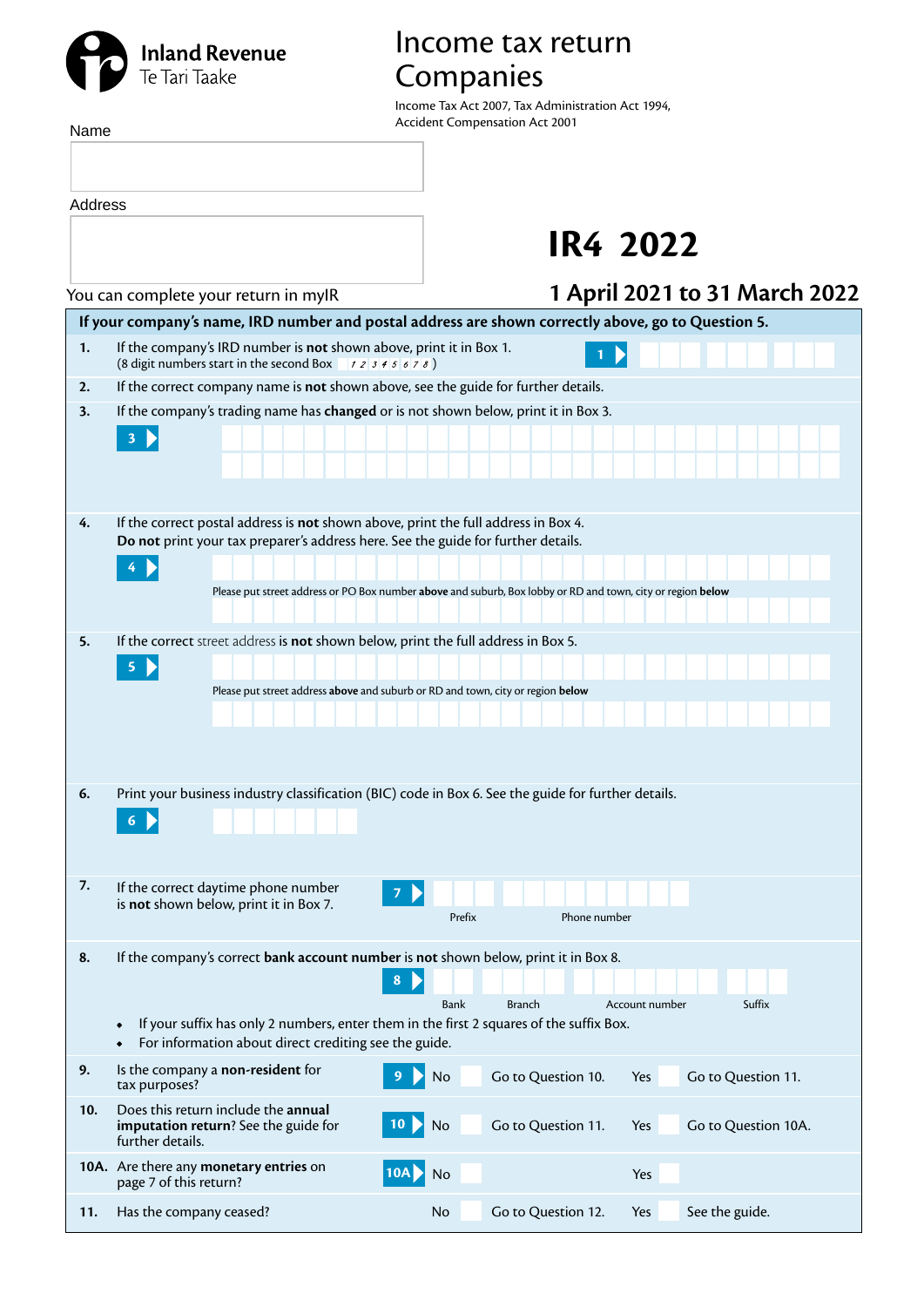|                                                                    | Income                                                                                 |                                                                                                                                                            |  |  |  |  |  |
|--------------------------------------------------------------------|----------------------------------------------------------------------------------------|------------------------------------------------------------------------------------------------------------------------------------------------------------|--|--|--|--|--|
| Did the company receive any income from schedular payments?<br>12. |                                                                                        |                                                                                                                                                            |  |  |  |  |  |
|                                                                    | No<br>Go to Question 13.                                                               | Yes<br>Print the total of any schedular income below.                                                                                                      |  |  |  |  |  |
|                                                                    | Total tax deducted                                                                     | See the guide for further details.<br>Total gross income                                                                                                   |  |  |  |  |  |
|                                                                    | \$<br>12A                                                                              | \$<br>12B                                                                                                                                                  |  |  |  |  |  |
| 13.                                                                | Did the company have any New Zealand interest paid or credited to it?                  |                                                                                                                                                            |  |  |  |  |  |
|                                                                    | No<br>Go to Question 14.                                                               | Yes<br>Print the totals below. See the guide for further details.                                                                                          |  |  |  |  |  |
|                                                                    | Total RWT and/or NRWT                                                                  | Total gross interest - if a loss, put a minus sign in the last box                                                                                         |  |  |  |  |  |
|                                                                    | Ş<br>13A                                                                               | 13B<br>\$                                                                                                                                                  |  |  |  |  |  |
| 14.                                                                | Did the company receive any New Zealand dividends?                                     |                                                                                                                                                            |  |  |  |  |  |
|                                                                    | No<br>Go to Question 15.                                                               | Yes<br>Print the totals below. See the guide for further details.                                                                                          |  |  |  |  |  |
|                                                                    | Total dividend imputation credits<br>\$<br>14                                          |                                                                                                                                                            |  |  |  |  |  |
|                                                                    | <b>Total dividend RWT credits</b>                                                      | Total gross dividends                                                                                                                                      |  |  |  |  |  |
|                                                                    | \$<br>14A                                                                              | \$<br>14B                                                                                                                                                  |  |  |  |  |  |
|                                                                    |                                                                                        |                                                                                                                                                            |  |  |  |  |  |
| 15.                                                                | Did the company receive any taxable distributions from a Māori authority?              |                                                                                                                                                            |  |  |  |  |  |
|                                                                    | No<br>Go to Question 16.<br>Total Māori authority credits                              | Yes<br>Print the totals below. See the guide for further details.<br>Total Māori authority distributions                                                   |  |  |  |  |  |
|                                                                    | Ş<br>15A                                                                               | \$<br> 15B                                                                                                                                                 |  |  |  |  |  |
|                                                                    |                                                                                        |                                                                                                                                                            |  |  |  |  |  |
| 16.                                                                | Did the company receive any income from a partnership, estate or trust?<br>No          |                                                                                                                                                            |  |  |  |  |  |
|                                                                    | Go to Question 17.                                                                     | Print the totals below. See the guide for further details.<br><b>Yes</b><br>Total partnership, estate or trust income - if a loss, put a minus sign in the |  |  |  |  |  |
|                                                                    | Total partnership, estate or trust tax credits                                         | last box                                                                                                                                                   |  |  |  |  |  |
|                                                                    | \$<br>16A                                                                              | \$<br>16B                                                                                                                                                  |  |  |  |  |  |
| 17.                                                                | Total tax credits Add Boxes 12A, 13A, 14A, 15A and 16A. Print the total in Box 17A.    |                                                                                                                                                            |  |  |  |  |  |
|                                                                    |                                                                                        | Do not include overseas tax paid here.                                                                                                                     |  |  |  |  |  |
|                                                                    | 18. Did the company receive any income from overseas?                                  |                                                                                                                                                            |  |  |  |  |  |
|                                                                    | No<br>Go to Question 19.                                                               | Yes<br>Print the totals below. See the guide for further details.                                                                                          |  |  |  |  |  |
|                                                                    | Total overseas tax paid                                                                | Total overseas income - if a loss, put a minus sign in the last box                                                                                        |  |  |  |  |  |
|                                                                    | \$<br>18A                                                                              | \$<br>18B                                                                                                                                                  |  |  |  |  |  |
| 19.                                                                | Did the company receive any income or incur any expenditure from residential property? |                                                                                                                                                            |  |  |  |  |  |
|                                                                    | Go to Question 20.<br><b>No</b>                                                        | Yes<br>Print the totals below. See the guide for further details.                                                                                          |  |  |  |  |  |
|                                                                    | Select which method you are using.<br>(tick 1)                                         | Individual<br>Combination<br>Portfolio                                                                                                                     |  |  |  |  |  |
|                                                                    | Total residential income                                                               | Residential rental deductions                                                                                                                              |  |  |  |  |  |
|                                                                    | \$<br>19A                                                                              | \$<br>19B                                                                                                                                                  |  |  |  |  |  |
|                                                                    | Excess residential rental deductions brought forward                                   | Residential rental deductions claimed this year                                                                                                            |  |  |  |  |  |
|                                                                    | \$<br>19C                                                                              | \$<br>19D<br>Excess residential rental deductions carried forward                                                                                          |  |  |  |  |  |
|                                                                    | Net residential income - if a loss, put a minus sign in the last box<br>\$<br>19E      | \$<br>19F                                                                                                                                                  |  |  |  |  |  |
|                                                                    |                                                                                        |                                                                                                                                                            |  |  |  |  |  |
|                                                                    |                                                                                        |                                                                                                                                                            |  |  |  |  |  |
|                                                                    |                                                                                        |                                                                                                                                                            |  |  |  |  |  |
|                                                                    |                                                                                        |                                                                                                                                                            |  |  |  |  |  |
|                                                                    |                                                                                        |                                                                                                                                                            |  |  |  |  |  |
|                                                                    |                                                                                        |                                                                                                                                                            |  |  |  |  |  |
|                                                                    |                                                                                        |                                                                                                                                                            |  |  |  |  |  |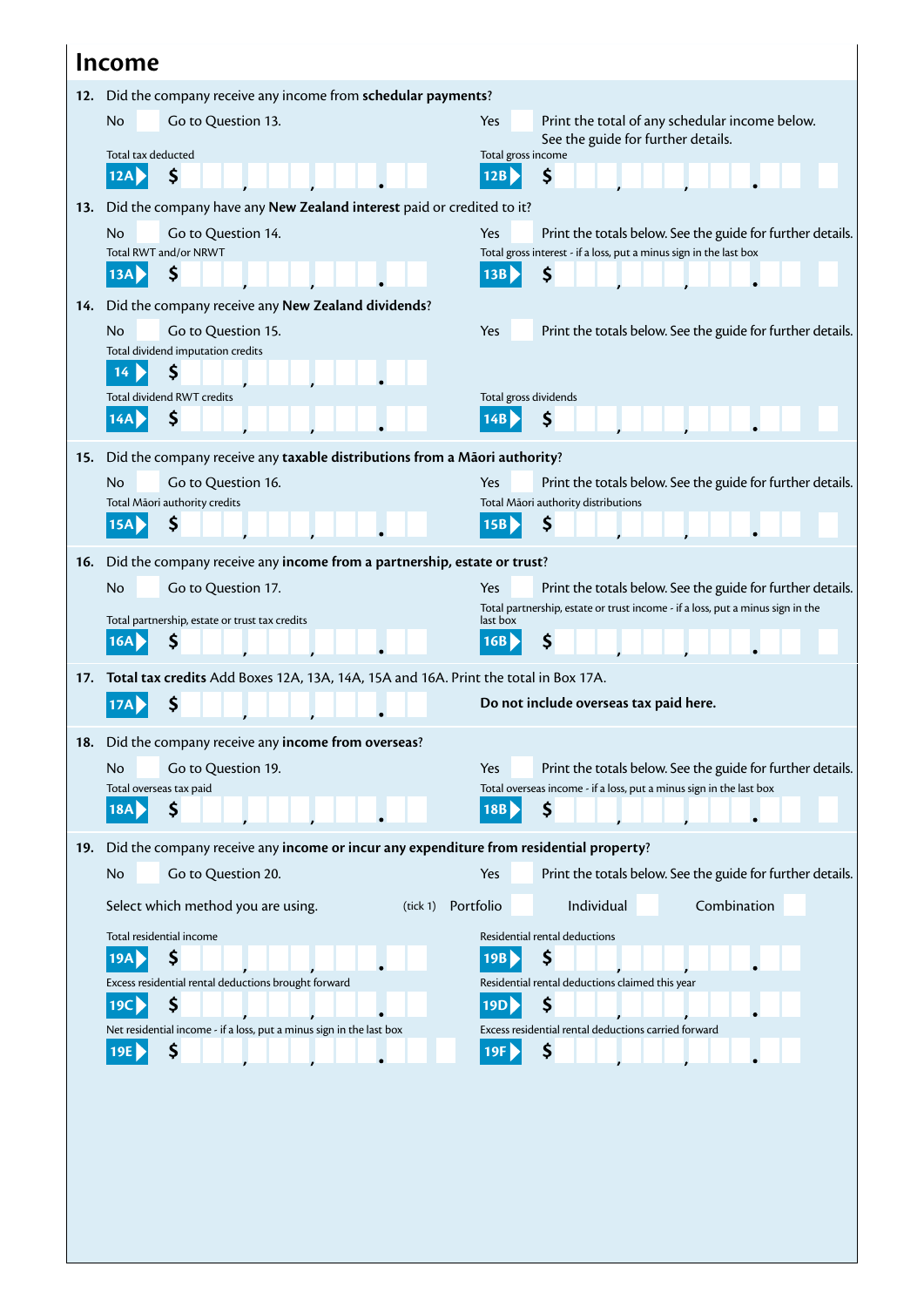| 20. | Did the company incur any interest from residential property?                                                                                                    |                     |                                                                                                       |  |  |  |  |  |  |  |
|-----|------------------------------------------------------------------------------------------------------------------------------------------------------------------|---------------------|-------------------------------------------------------------------------------------------------------|--|--|--|--|--|--|--|
|     | N <sub>o</sub><br>Go to Question 21.<br>Total interest on residential property                                                                                   | Yes                 | Print the totals below. See the guide for further details.<br>Interest expense claimed                |  |  |  |  |  |  |  |
|     | \$<br>20A                                                                                                                                                        | 20B                 | \$                                                                                                    |  |  |  |  |  |  |  |
|     | Reason for interest expense claimed                                                                                                                              |                     |                                                                                                       |  |  |  |  |  |  |  |
|     | $ 20C\rangle$<br>A Māori exempt company or not a residential land company                                                                                        |                     | New build exemption                                                                                   |  |  |  |  |  |  |  |
|     | Certain schedule 15 exclusions or property not in NZ                                                                                                             |                     | Development or land business exemption                                                                |  |  |  |  |  |  |  |
|     | Loans drawn down prior to 27 March 2021 or interest<br>incurred before 1 October 2021                                                                            |                     | Emergency, transitional, social or council housing                                                    |  |  |  |  |  |  |  |
| 21. | Did the company receive income from business or other rental activities? (Do not include any income already shown at<br>Questions 12 to 19.)                     |                     |                                                                                                       |  |  |  |  |  |  |  |
|     | <b>No</b><br>Go to Question 22.                                                                                                                                  | Yes                 | Print the net profit in Box 21B. See the guide for                                                    |  |  |  |  |  |  |  |
|     |                                                                                                                                                                  |                     | further details.<br>Net profit or loss from business or other rental - if a loss, put a minus sign in |  |  |  |  |  |  |  |
|     |                                                                                                                                                                  | the last box<br>21B | \$                                                                                                    |  |  |  |  |  |  |  |
|     |                                                                                                                                                                  |                     |                                                                                                       |  |  |  |  |  |  |  |
| 22. | Did the company receive any income from taxable property sales/disposals not already included elsewhere in the return?<br>(Do not include any bright-line loss.) |                     |                                                                                                       |  |  |  |  |  |  |  |
|     | No.<br>Go to Question 23.                                                                                                                                        | Yes                 | Print details below. See the guide for further details.                                               |  |  |  |  |  |  |  |
|     | Residential land withholding tax (RLWT) credit                                                                                                                   |                     | Profit/loss from sale of property - if a loss, put a minus sign in the last box                       |  |  |  |  |  |  |  |
|     | \$<br>22AI                                                                                                                                                       | 22B                 | \$                                                                                                    |  |  |  |  |  |  |  |
| 23. | Did the company pay insurance premiums to any overseas insurer not carrying out business in New Zealand?                                                         |                     |                                                                                                       |  |  |  |  |  |  |  |
|     | Go to Question 24.<br>No                                                                                                                                         | Yes                 | Print the totals below. See the guide for further details.                                            |  |  |  |  |  |  |  |
|     | Total gross premium paid                                                                                                                                         |                     | Total taxable premium (10% of the difference between Boxes 23 and 23A)                                |  |  |  |  |  |  |  |
|     | \$<br>23<br>Total gross premium paid to Switzerland                                                                                                              | 23B                 | \$                                                                                                    |  |  |  |  |  |  |  |
|     | \$                                                                                                                                                               |                     | Copy the amount in Box 23B to Box 31.                                                                 |  |  |  |  |  |  |  |
|     |                                                                                                                                                                  |                     |                                                                                                       |  |  |  |  |  |  |  |
| 24. | Did the company receive any other income?                                                                                                                        |                     | Total other income - if a loss, put a minus sign in the last box                                      |  |  |  |  |  |  |  |
|     | <b>No</b><br>Go to Question 25.                                                                                                                                  |                     | \$<br>24B                                                                                             |  |  |  |  |  |  |  |
|     | Attach a note showing the name of the payers and types<br><b>Yes</b><br>of income. Print the total in Box 24B. See the guide for                                 |                     |                                                                                                       |  |  |  |  |  |  |  |
|     | further details.                                                                                                                                                 |                     |                                                                                                       |  |  |  |  |  |  |  |
| 25. | Total income or net loss before donations<br>Add Boxes 12B, 13B, 14B, 15B, 16B, 18B, 19E, 21B, 22B and 24B.                                                      |                     | Total income before donations - if a loss, put a minus sign in the last box                           |  |  |  |  |  |  |  |
|     | Print your answer in Box 25.                                                                                                                                     | 25                  | \$                                                                                                    |  |  |  |  |  |  |  |
| 26. | Did the company make any donations to donee organisations?                                                                                                       |                     |                                                                                                       |  |  |  |  |  |  |  |
|     | <b>No</b><br>Go to Question 27.                                                                                                                                  | 26B                 | Donations made<br>\$                                                                                  |  |  |  |  |  |  |  |
|     | Print the amount here. See the guide for further details.<br>Yes                                                                                                 |                     |                                                                                                       |  |  |  |  |  |  |  |
| 27. | Total income or net loss<br>Subtract Box 26B from Box 25 and print your answer in Box 27.                                                                        | 27                  | Total income - if a loss, put a minus sign in the last box<br>\$                                      |  |  |  |  |  |  |  |
|     |                                                                                                                                                                  |                     |                                                                                                       |  |  |  |  |  |  |  |
| 28. | Can the company claim net losses brought forward?                                                                                                                | 28A                 | Amount brought forward<br>\$                                                                          |  |  |  |  |  |  |  |
|     | <b>No</b><br>Go to Question 29.                                                                                                                                  |                     | Amount claimed this year                                                                              |  |  |  |  |  |  |  |
|     | Print details here. See the guide for further details.<br>Yes                                                                                                    | 28B                 | \$                                                                                                    |  |  |  |  |  |  |  |
|     | Is the company carrying forward losses under the business<br>continuity test?                                                                                    |                     | No<br>Yes                                                                                             |  |  |  |  |  |  |  |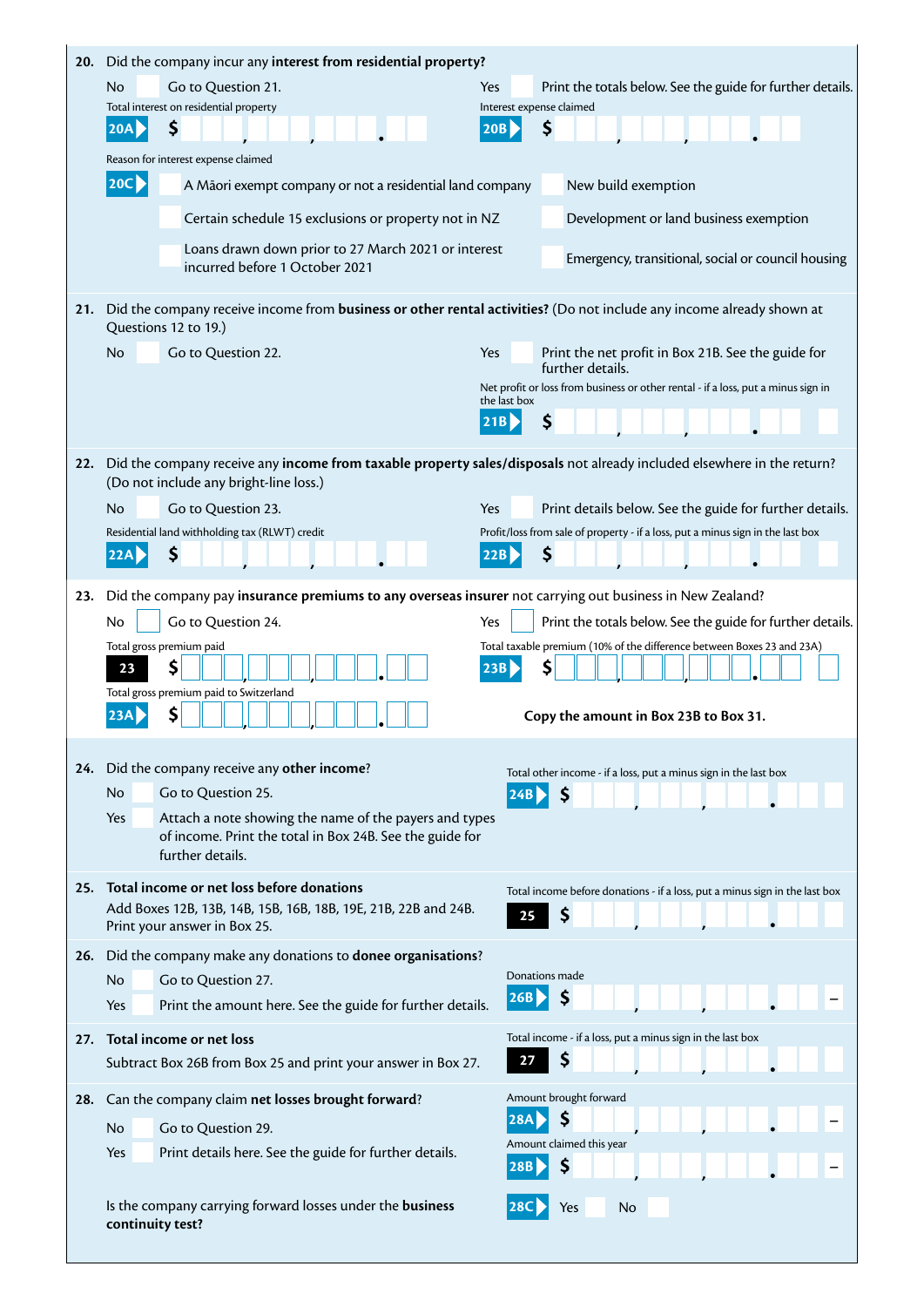| 29. | Total income after net losses brought forward                                                                                                                                                                                                                                                           | Total income after net losses - if a loss, put a minus sign in the last box |
|-----|---------------------------------------------------------------------------------------------------------------------------------------------------------------------------------------------------------------------------------------------------------------------------------------------------------|-----------------------------------------------------------------------------|
|     | If you ticked "Yes" at Question 28 see the guide.<br>If you ticked "No", copy the amount in Box 27 to Box 29.                                                                                                                                                                                           | \$<br>29                                                                    |
| 30. | Did the company have net losses and/or subvention payments to or from other companies?<br><b>No</b><br>Go to Question 31.<br>Print the details here. See the guide for further details.<br>Yes<br>If the company received net losses or made a subvention<br>payment, put a minus sign in the last Box. | Net losses<br>\$<br>30<br>Subvention payments<br>\$<br>30A                  |
|     | 31. Taxable income<br>Offset any amounts in Boxes 30 and 30A against the amount in<br>Box 29. Print your answer in Box 31.                                                                                                                                                                              | Taxable income - if a loss, put a minus sign in the last box<br>\$<br>31    |
|     | <b>Tax calculation</b>                                                                                                                                                                                                                                                                                  |                                                                             |
|     | 32. Calculate the tax payable<br>Copy the total from Box 31 to Box 32A. This is your taxable income.                                                                                                                                                                                                    | 0 <sub>0</sub><br>Ş<br>32A                                                  |
|     | Total tax payable. Work out the tax on taxable income at 28 cents in<br>the dollar. Print your answer in Box 32B.                                                                                                                                                                                       | 32B                                                                         |
|     | Overseas tax paid. Copy the amount from Box 18A to Box 32C.                                                                                                                                                                                                                                             | 5<br>32C                                                                    |
|     | Subtract Box 32C from Box 32B. If Box 32C is larger than Box 32B,<br>print "0.00" in Box 32D.<br>Calculate the foreign investor tax credit. Print your answer in<br>Box 32E. See the guide for further details.                                                                                         | Ş<br>32D<br>32E                                                             |
|     | Subtract Box 32E from Box 32D. Print your answer in Box 32F.<br>Copy the total imputation credits, if any, from Box 14 to Box 32G.                                                                                                                                                                      | Ş<br>32F<br>Ş<br>32G                                                        |
|     | Subtract Box 32G from Box 32F. Print your answer in Box 32H.<br>If Box 32G is larger than Box 32F, print "0.00" in Box 32H and<br>see the guide for further details.                                                                                                                                    |                                                                             |
|     | Copy the total tax credits from Box 17A to Box 32I.                                                                                                                                                                                                                                                     |                                                                             |
|     | Copy any RLWT credit from Box 22A to Box 32IA.                                                                                                                                                                                                                                                          | 32IA                                                                        |
|     | Subtract Box 32I and Box 32IA from Box 32H. Print your<br>answer in Box 32J. This is the residual income tax.                                                                                                                                                                                           | 32 <sub>1</sub>                                                             |
|     | If the total of Box 32I and 32IA is larger than Box 32H, the difference is<br>a credit. If Box 32H is larger than the total of Box 32I and Box 32IA, the<br>difference is a debit.                                                                                                                      | (Tick 1)<br>Credit<br><b>Debit</b>                                          |
|     | Print any 2022 provisional tax paid in Box 32K.                                                                                                                                                                                                                                                         | 32K                                                                         |
|     | If Box 32J is a credit, add Box 32J and Box 32K.<br>Print your answer in Box 32L. This is the refund.<br>If Box 32J is a debit, subtract Box 32K from Box 32J.<br>This is the tax to pay.<br>If Box 32K is larger than Box 32J, the difference is the refund.                                           | 32L)<br>(Tick 1)<br>Refund<br>Tax to pay                                    |
|     | <b>Refunds and/or transfers</b>                                                                                                                                                                                                                                                                         |                                                                             |
|     | 33. If the company is getting a refund, how do you want it paid?<br>Copy the amount from Box 32L to Box 33.                                                                                                                                                                                             | Ş<br>33                                                                     |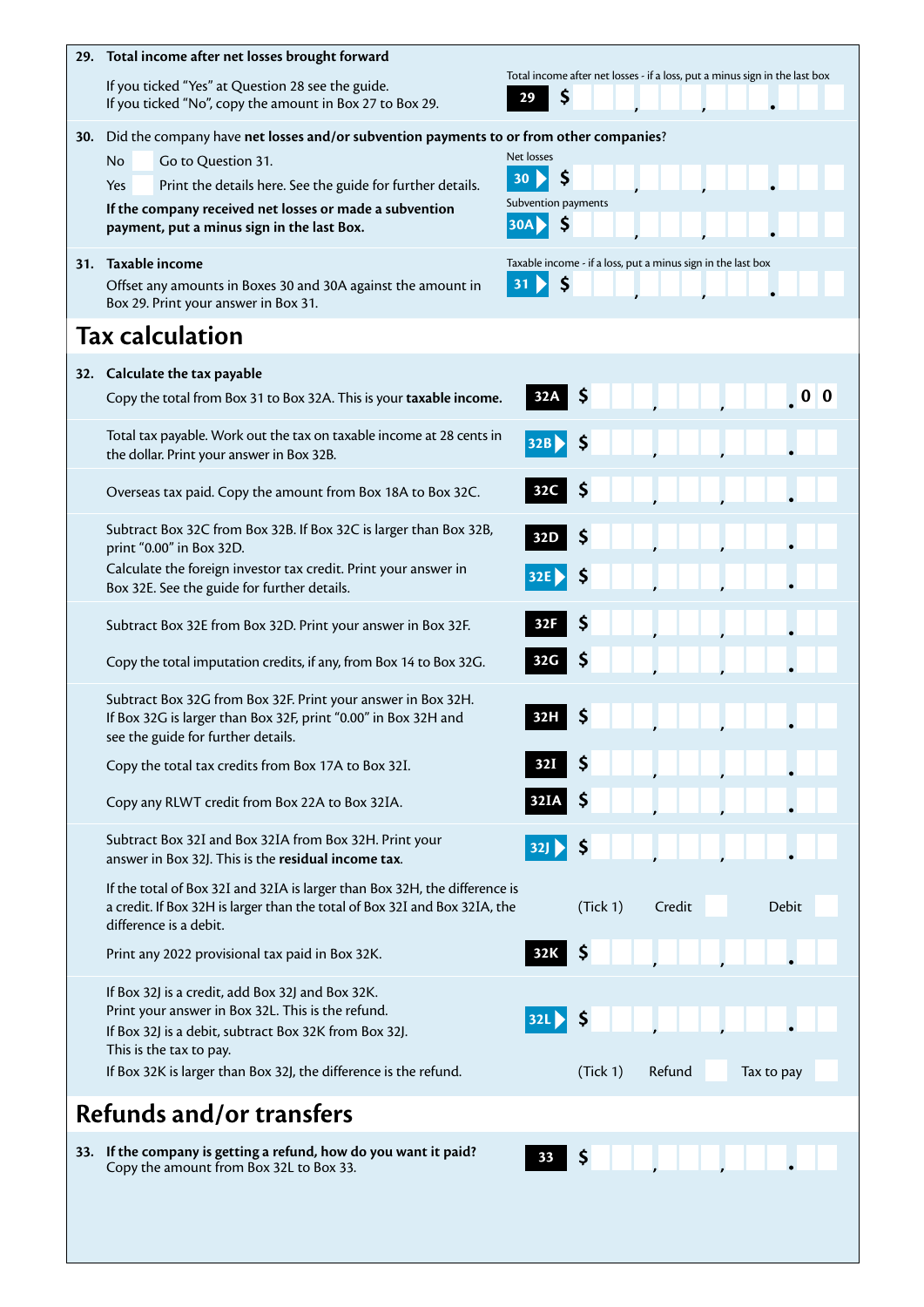|     | Please transfer the refund to:                                                                                                                                                                                                                                        |  |  |  |  |  |  |  |  |
|-----|-----------------------------------------------------------------------------------------------------------------------------------------------------------------------------------------------------------------------------------------------------------------------|--|--|--|--|--|--|--|--|
|     | 2023 provisional tax. Print the amount in Box 33A.                                                                                                                                                                                                                    |  |  |  |  |  |  |  |  |
|     | S                                                                                                                                                                                                                                                                     |  |  |  |  |  |  |  |  |
|     | Someone else's income tax account. Are you "associated"?<br>No<br>Yes<br>33B<br>See the guide for further details.<br>Their IRD number                                                                                                                                |  |  |  |  |  |  |  |  |
|     | Name of taxpayer<br> 33C <br>receiving refund                                                                                                                                                                                                                         |  |  |  |  |  |  |  |  |
|     | Year ended 31 March<br>Amount                                                                                                                                                                                                                                         |  |  |  |  |  |  |  |  |
|     | Other - if you want your refund transferred to another period or tax type, for example GST, staple a note to the front<br>page of this return explaining the transfer you want.                                                                                       |  |  |  |  |  |  |  |  |
|     | Subtract Boxes 33A and 33D from Box 33. Print your answer in<br>33E <b>S</b><br>Box 33E. This is the balance to be refunded.                                                                                                                                          |  |  |  |  |  |  |  |  |
|     | The fastest and safest way to receive your refund is by direct credit to your company's bank account.<br>Please check the correct bank account number is preprinted at Question 8.<br>If your bank account number is not preprinted, please include it at Question 8. |  |  |  |  |  |  |  |  |
|     | <b>2023 Provisional tax</b>                                                                                                                                                                                                                                           |  |  |  |  |  |  |  |  |
|     | 34. Initial provisional tax liability. Is this the first year the company started to derive assessable income from a taxable activity?<br>See the guide for further details.                                                                                          |  |  |  |  |  |  |  |  |
|     | Go to Question 35.<br>No                                                                                                                                                                                                                                              |  |  |  |  |  |  |  |  |
|     | Month<br>Year<br>Day<br>Yes<br>Print the start date of the taxable activity in Box 34.                                                                                                                                                                                |  |  |  |  |  |  |  |  |
|     | 35. 2023 provisional tax. See the guide for further details.                                                                                                                                                                                                          |  |  |  |  |  |  |  |  |
|     | Print the option used (S or E or R) in Box 35A.                                                                                                                                                                                                                       |  |  |  |  |  |  |  |  |
|     | Print the company's 2023 provisional tax payable in<br>0 <sub>0</sub><br> 35B <br>Box 35B if you're using S or E.                                                                                                                                                     |  |  |  |  |  |  |  |  |
|     | <b>Disclosures</b>                                                                                                                                                                                                                                                    |  |  |  |  |  |  |  |  |
|     |                                                                                                                                                                                                                                                                       |  |  |  |  |  |  |  |  |
|     | 36. Have payments been made to non-residents? For example, dividends, interest, management fees, know-how payments,<br>royalties or contract payments for services by non-resident contractors.                                                                       |  |  |  |  |  |  |  |  |
|     | 36 ><br>No Go to Question 37. Yes Go to Question 36A.                                                                                                                                                                                                                 |  |  |  |  |  |  |  |  |
|     | 36A. Was NRWT and/or non-resident contractors withholding tax deducted from all payments?                                                                                                                                                                             |  |  |  |  |  |  |  |  |
|     | 36A<br>No<br>Yes                                                                                                                                                                                                                                                      |  |  |  |  |  |  |  |  |
|     | 37. If the company calculates CFC or FIF income under Question 18 or is required to make a BEPS disclosure, see the guide<br>for further details. Tick "Yes " if additional disclosure is required.                                                                   |  |  |  |  |  |  |  |  |
|     | No<br>Yes                                                                                                                                                                                                                                                             |  |  |  |  |  |  |  |  |
|     |                                                                                                                                                                                                                                                                       |  |  |  |  |  |  |  |  |
| 38. | Did the company repurchase, redeem or cancel its shares during the income year?                                                                                                                                                                                       |  |  |  |  |  |  |  |  |
|     | 38<br>No<br>Go to Question 39.<br>\$<br>38A                                                                                                                                                                                                                           |  |  |  |  |  |  |  |  |
|     | Print the total value of shares repurchased,<br>Yes<br>redeemed or cancelled in Box 38A. See the guide<br>for further details.                                                                                                                                        |  |  |  |  |  |  |  |  |
|     | 39. Did the company receive any foreign-sourced dividends during the year?                                                                                                                                                                                            |  |  |  |  |  |  |  |  |
|     | Go to Question 40.<br>39<br>No<br>Yes<br>See the guide for further details.                                                                                                                                                                                           |  |  |  |  |  |  |  |  |
|     | 40. Is the company controlled or owned by non-residents?                                                                                                                                                                                                              |  |  |  |  |  |  |  |  |
|     |                                                                                                                                                                                                                                                                       |  |  |  |  |  |  |  |  |
|     | 40<br>No<br>Go to Question 41.<br>See the guide for further details.<br>Yes                                                                                                                                                                                           |  |  |  |  |  |  |  |  |
|     |                                                                                                                                                                                                                                                                       |  |  |  |  |  |  |  |  |
|     | 41. Print the total lowest economic interests of shareholders during<br>41 D<br>%<br>the income year here. See the guide for further details.                                                                                                                         |  |  |  |  |  |  |  |  |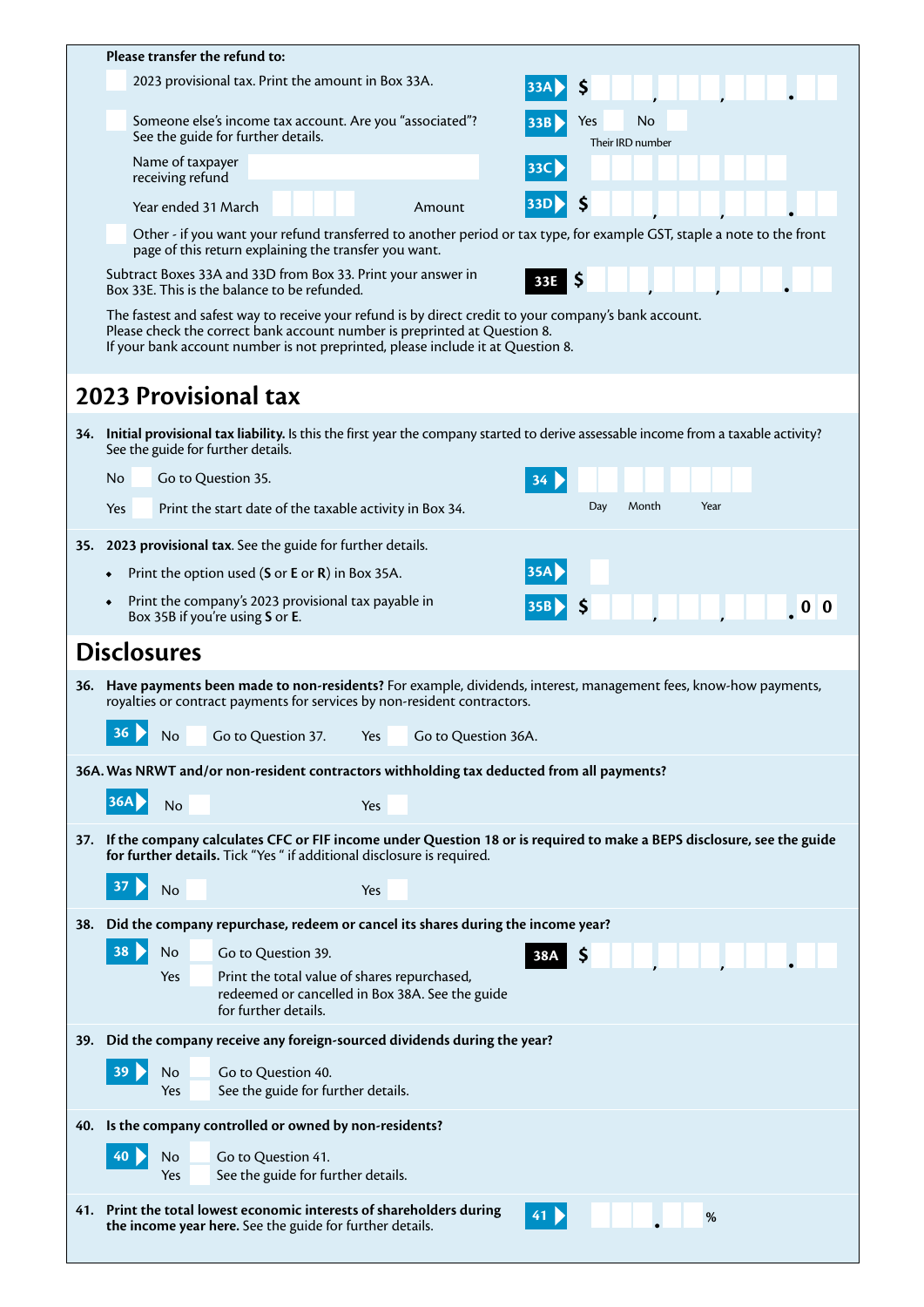